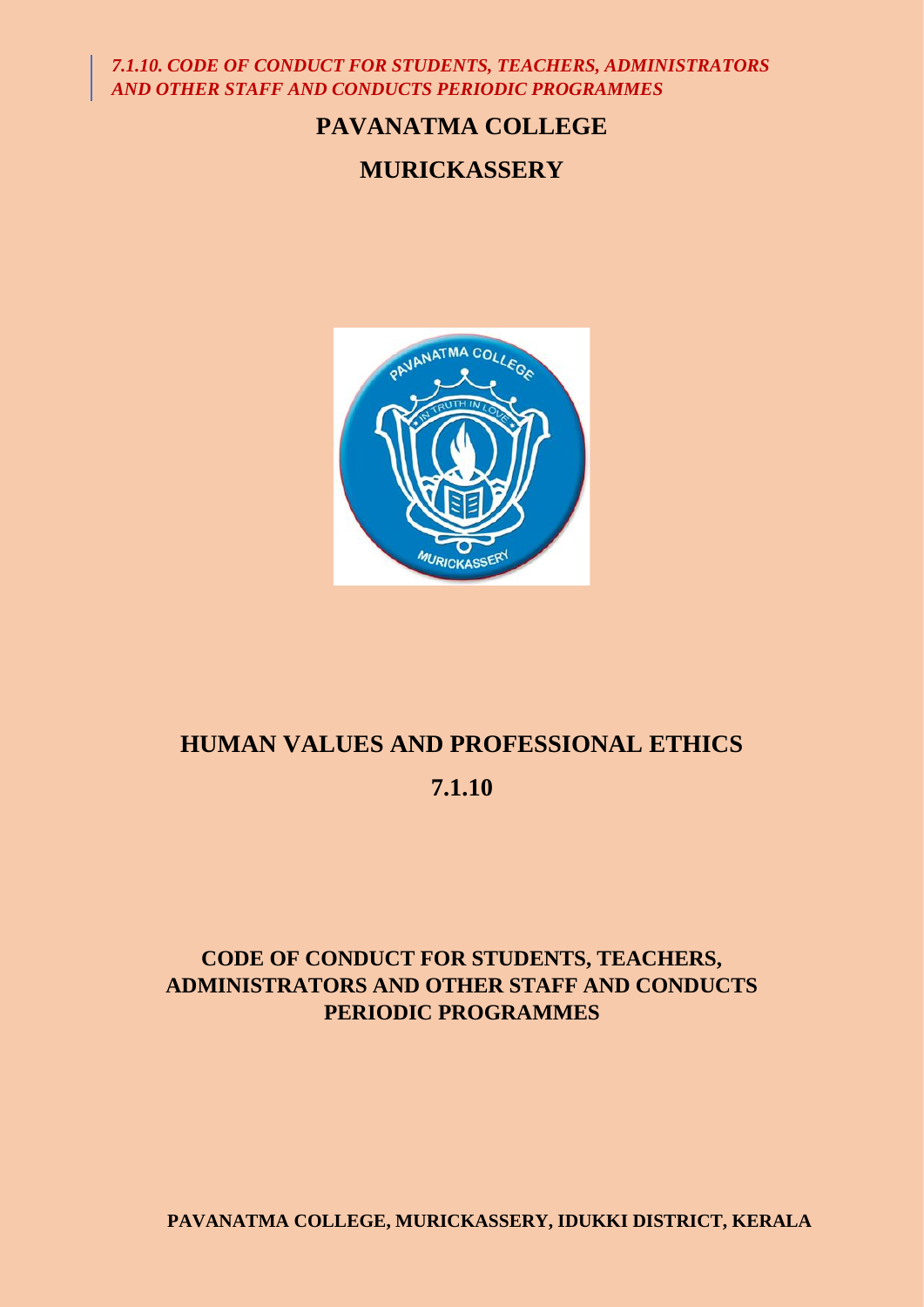#### 7.1.10

QnM The Institution has a prescribed code of conduct for students, teachers, administrators and other staff and conducts periodic programmes in this regard.

- 1. The Code of Conduct is displayed on the website
- 2. There is a committee to monitor adherence to the Code of Conduct
- 3. Institution organizes professional ethics programmes for students, teachers, administrators and other staff
- 4. Annual awareness programmes on Code of Conduct are organized

Options:

- A. All of the above
- B. Any 3 of the above
- C. Any 2 of the above
- D. Any 1 of the above
- E. None of the above

#### Upload:

- Code of ethics policy document
- Details of the monitoring committee composition and minutes of the committee meeting, number of programmes organized, reports on the various programs etc., in support of the claims.
- Any other relevant information

(Note: Data template is not applicable to this metric)

#### **RESPONSE**

| $\mathbf{1}$ .   | The Code of Conduct is displayed on the website          | - Yes Published |
|------------------|----------------------------------------------------------|-----------------|
| 2.               | There is a committee to monitor adherence to             |                 |
|                  | the Code of Conduct                                      | - Yes           |
| 3.               | Institution organizes professional ethics programmes for |                 |
|                  | students, teachers, administrators and other staff       | - Yes           |
| $\overline{4}$ . | Annual awareness programmes on                           |                 |
|                  | Code of Conduct are organized                            | $-Yes$          |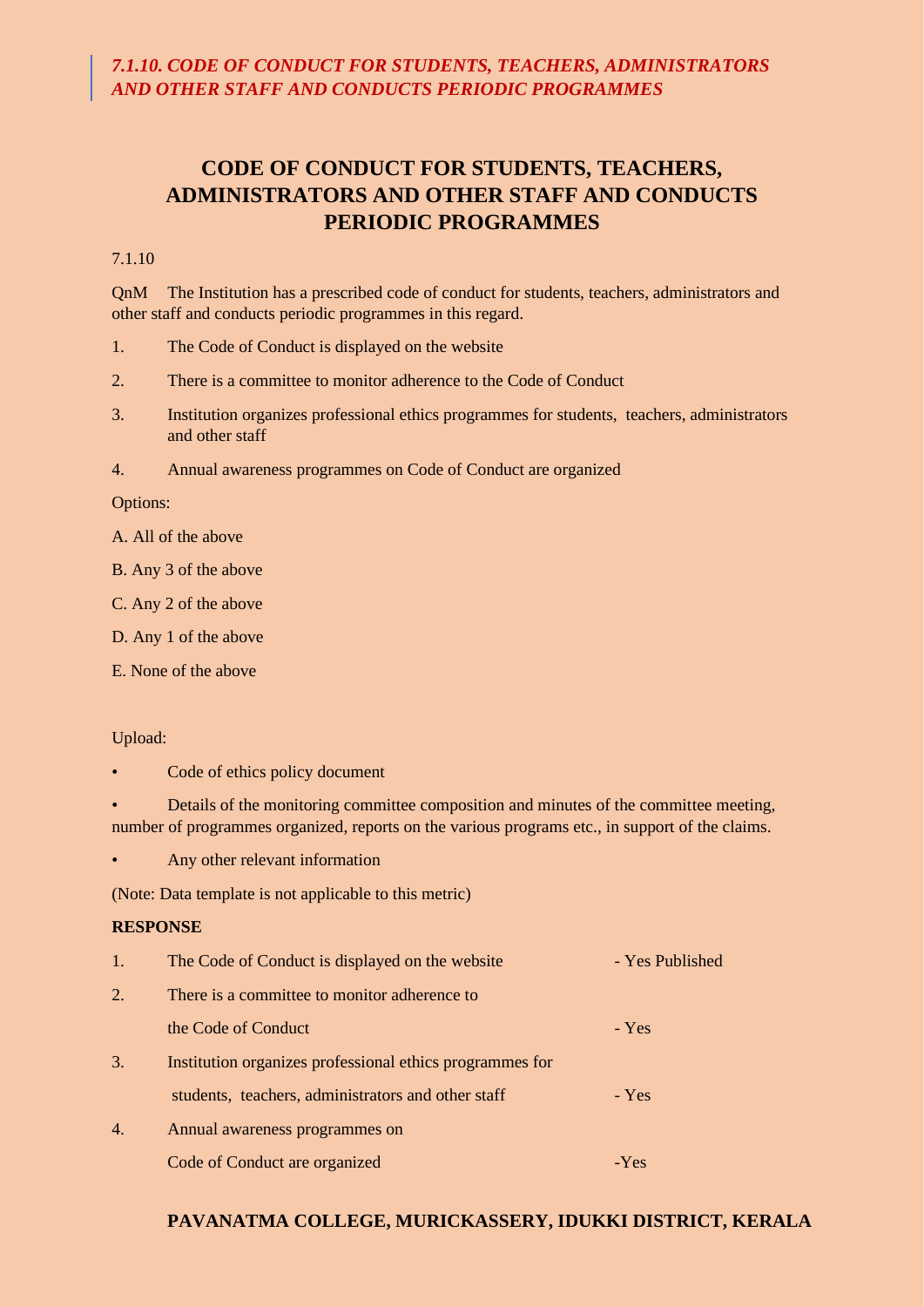#### **ETHICS POLICY**

Ethics are standards set for you to recognise your actions as right or wrong. It helps categorise discipline, honesty and integrity in our actions performed during the day. Acting as a guideline to influence behaviour and making the right choice, it is easier for individuals to abide by rules and act responsibly with ethics.

Ethics in education helps run the system smoothly. It sets standards that are applicable and protects the interest of both the learner and tutor. Teachers are responsible to help develop the personality of students and act as a mentor to them to influence their personal development and behaviour. Whereas students should realise the importance of responsibility and move forward with applying ethical practices over time. It requires a lot of patience to practice ethics and understand that each student is different. Each student requires different levels of attention and guidelines. This way they not only understand the importance of ethics but learn to act responsibly and practice self-discipline.

Professional ethics may help teachers but it also varies with the level of responsibility and types of decisions. It is not always right or wrong but it starts with grey areas that exist in the countless interactions during the day-to-day work of teachers. It is always better to consider keeping a balance and considering the consequences of our actions to keep a balance and discuss issues in a non-judgmental informing the authorities and keeping it professional. Embracing these grey areas with ethical decision-making is good for students, teachers, institutions and communities.

Ethics plays a very important role in Education. Ethics are interpreted as the discipline of dealing with good and bad with commitment and moral duty. Ethics are well-established levels that make the measures right and wrong. It is classified as unique values such as integrity and discipline, Honesty amid others and applies them in daily routines. Ethics impacts the behaviour and permit an individual to make the right options. To manage life and act responsibly is very hard without ethics. The significance of ethics cannot be disregard in any level of life it's important that they are practised in the area of Education.

Ethics in Education are important because they assist to run the system smoothly. The Ethics sets the standards of what's acceptable and what's not, therefore, protecting the Interest of both teachers and students. The Ethics in Education has been offered a lot of significance over the years and institutions are creating courses that assist students to understand these ethics. Ethics in Education are accessible on both the teachers and the students

#### **ETHICS COMMITTEE – KEY OFFICE BEARERS**

**The management of the college in consultation with all its stakeholders has constituted Ethics Committee to implement, regulate and monitor basic code of conduct of the college.**

- 1. DrJohnson V, Principal
- 2. Rev.Dr.Bennichan Scaria (Vice Principal)
- 3. Mr.Saji K.Jose (Associate Professor)
- 4. Ms.Merin Jose (Co-ordinator)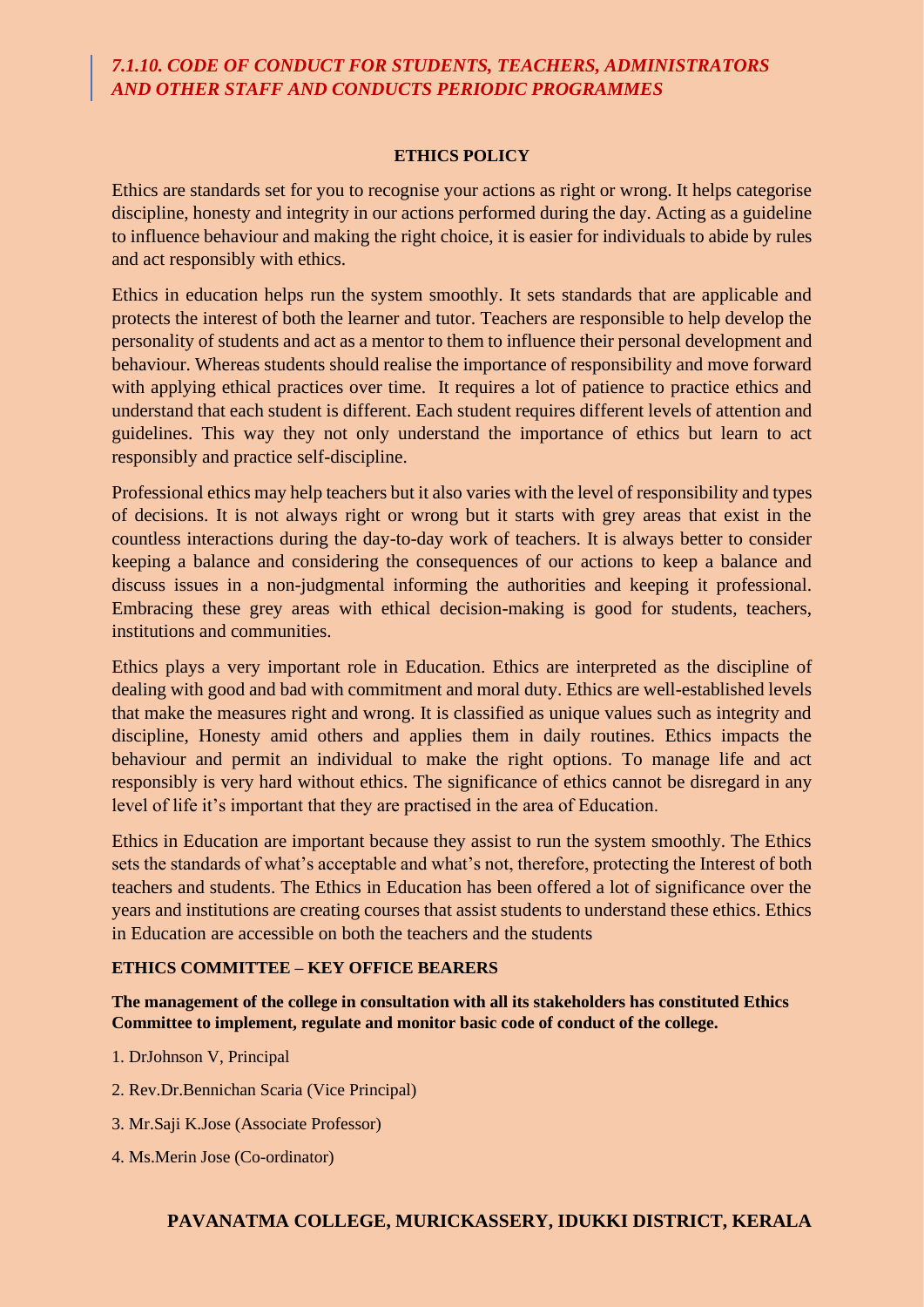| Date and time of Meeting | <b>Agenda</b>                | <b>Members Present</b>           |
|--------------------------|------------------------------|----------------------------------|
| 20/06/20, 2 PM           | <b>1.Professional Ethics</b> | 1. DrJohnson V, Principal        |
|                          | <b>Programmes for stake</b>  | 2. Rev.DrBennichan Scaria (Vice  |
|                          | holders                      | Principal)                       |
|                          | 2. Overall discipline of the | 2. Ms. Merin Jose (Co-Ordinator) |
|                          | institution                  | 3. Mr. Saji K. Jose (Joint Co-   |
|                          |                              | Ordinator)                       |
|                          |                              |                                  |

#### **ETHICS COMMITTEE – MEETINGS 2020-21**

#### **CODE OF CONDUCT**

A code of conduct is a set of rules outlining the norms, rules, and responsibilities or proper practices of an individual party or an organisation. Sometimes known as a value statement, a code of ethics sets out the general principles that will guide the behavior of all the employees of an organization. The purpose of a code of ethics is to set out the ethical premises under which all decisions related to that organization should be made. If the organization is committed to the preservation of the environment, for example, then the code of ethics will probably explain that whenever employees are making a decision or choosing between alternatives, they should go for the alternative that benefits the environment the most. Most codes of ethics work on the so-called golden rule, which is "to do unto others that which we would like done unto ourselves". Whenever employees or members of an organization are faced with difficult situations or ethical dilemmas, the code of ethics should come to their rescue and give them a clear indication of the best course of action.

#### **CODE OF CONDUCT FOR GOVERNING BODY**

• The governing body should approve the mission and strategic vision of the institution, long-term academic plans and ensure that these meet the interests of stakeholders, including students, local communities, Government and others representing public interests.

• The body is formed to monitor institutional performance and quality assurance arrangements

• Governing bodies ensure compliance with the statutes, ordinances and provisions regulating their institution, including regulations by Statutory bodies, such as UGC, as well as regulations laid out by the State government and affiliating university.

• The governing body should ensure that non-discriminatory systems are in place to provide equality of opportunity for staff members and students.

• The governing body should actively monitor that the Institution implements the requirements of State and National Governments for reservations of seats and staff positions and provide required support to minority groups.

• The governing body should evolve methods of assessment of students performance, the conduct of examinations and notification of results

• Institute scholarships, studentships, medals, prizes and certificates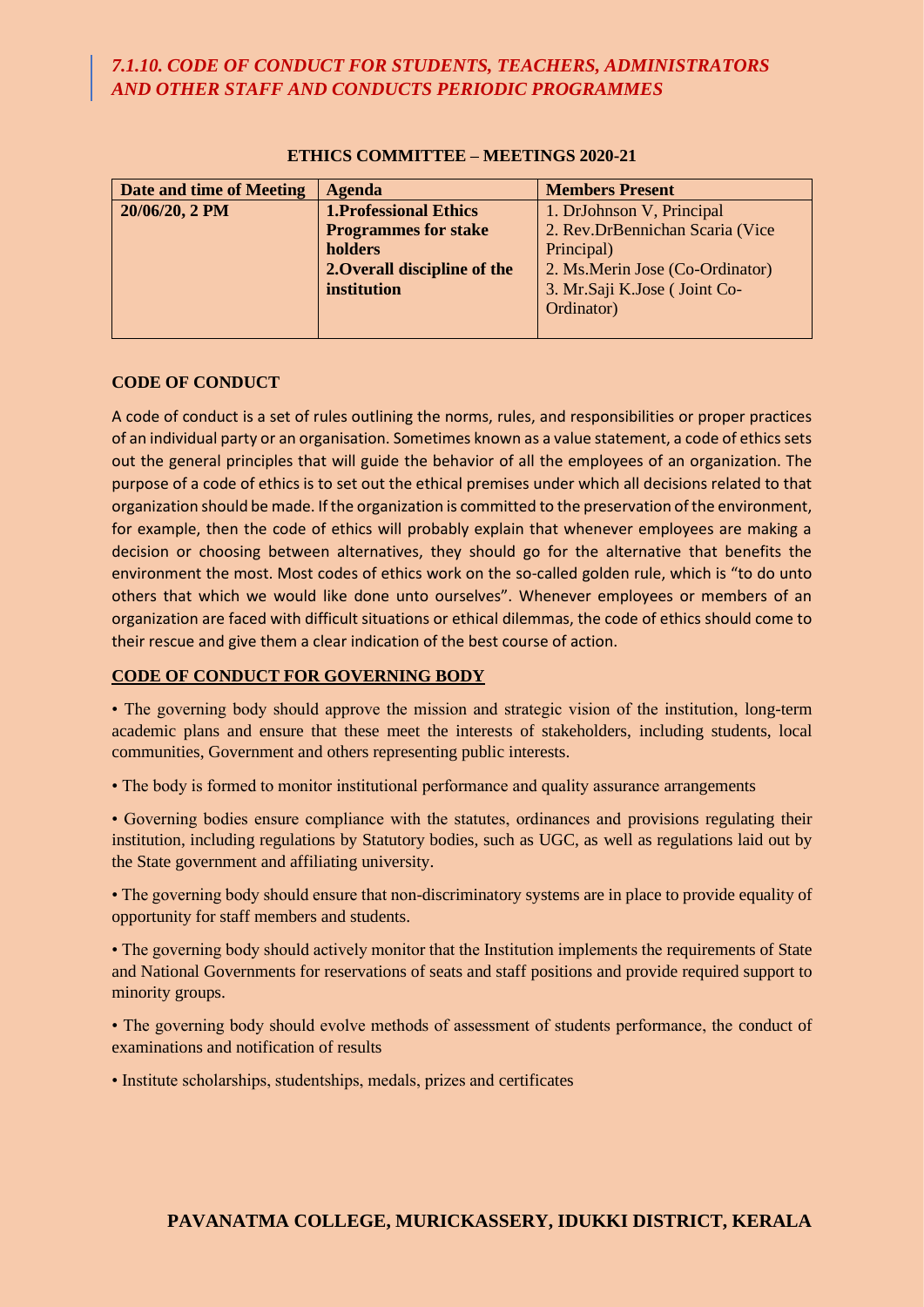#### **CODE OF CONDUCT FOR PRINCIPAL**

 $\triangleright$  He/She will implement the policies approved by the highest decision making body of the college and shall achieve coordination among various statutory committees and non-statutory bodies including Academic Council as the academic and administrative head of the institution

➢ Should uphold ethos of inclusiveness in terms of imparting education in the institution.

➢ Should protect the collective interest of different sections of the institution so that each and all can perform freely and give their highest for the institution building.

 $\triangleright$  Should uphold and maintain the essence of social justice for all the stakeholders irrespective of their caste, creed, race, sex, or religious identity as within the framework of Indian Constitution.

➢ Should maintain an unbiased gender-free atmosphere in the College so that all the stakeholders enjoy equal opportunities.

➢ Should generate required alertness among all the stakeholder of the College so that the chances of incidents of sexual harassment get ultimately eradicated.

 $\geq$  Should initiate and propagate the spirit of welfare and to build mutual confidence within all the sections of human resources attached directly or indirectly with the College

 $\triangleright$  Should create an environment conducive for research oriented academic parleys and thus promote research activities in the institution to add further to the knowledge pool.

 $\triangleright$  Should promote and maintain harmonious relationships of the College with the adjoining society in order to ensure spontaneous flourish and prosperity of all the students of the institution.

#### **CODE OF CONDUCT FOR FACULTY MEMBERS**

- Should be good counselors and facilitators for the students. He /she should take steps for the physical, mental and intellectual development of students.

- Should develop an educational environment. Equal treatment should be given to all students irrespective of religion, caste, and creed, and sex, economic and social status.

- Should take initiatives for the personal development of students by looking after their interest and welfare

- Should be a role model for inculcating the values and virtues among the students.

- Should be impartial and assess the students only on merit / performance basis
- Should have affectionate and friendly attitude and respect towards all the students.

- Should abstain from accepting fees. Gifts etc. for providing guidance or coaching to the students.

- Should maintain closer liaison with the parents/guardians and should monitor the progress and share information about the students with the parents/guardian for the progress of the students.

- Should be to inspire the students to generate more interest and develop a sense of inquiry in the pursuit of knowledge.

- As part of social responsibility faculty member should instill a scientific and democratic outlook among his students.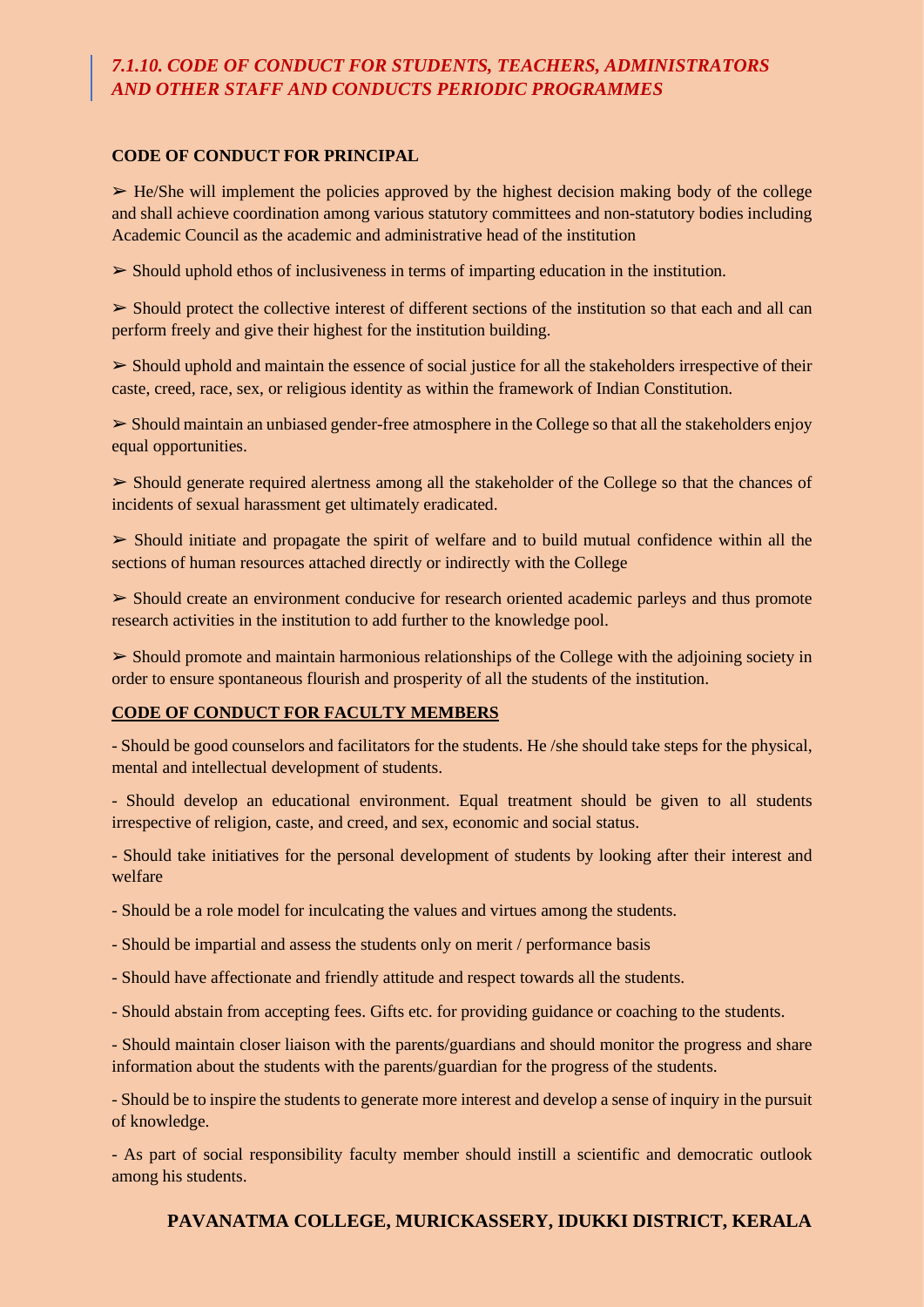- Should be respectful and cooperative towards their colleagues, assisting them and sharing the responsibilities.

- Should discharge their responsibilities in accordance with the established rules outlined by the higher authorities.

- Should give the same respect and treatment to the non-teaching staff as they do to their fellow teachers.

#### **CODE OF CONDUCT FOR STUDENTS**

- **▪** Should not furnish any false information to any College official, faculty member or office.
- Should behave well with Teaching and Non-Teaching staff of the college.
- To maintain the discipline the students must wear proper uniform in the college.

▪ Forgery, alteration, or misuse of any College document, record, or instrument of identification is not allowed.

▪ Ragging or any conduct which threatens or endangers the health or safety of any person including physical abuse, threats, intimidation, and/or coercion whether verbal, written or otherwise is prohibited.

▪ Attempted or actual theft of and/or damage to property of the College, or property of a member of the College community, or other personal or public property, on or off campus is barred.

▪ Use or possession of drugs, alcohol or other intoxicating substances is banned.

▪ Participating in an on-campus or off-campus demonstration, riot or activity that significantly disrupts the normal operations of the College and/or unreasonably infringes on the rights of other members of the College community is prohibited.

▪ Cheating on exams and other acts of dishonesty in class that may violate or spoil the academic atmosphere is not allowed.

▪ False claims about representing the student's presidium or any other student's body in the college is not allowed. Any misappropriation of college funds is prohibited.

#### **CODE OF CONDUCT FOR NON-TEACHING STAFF**

□ Loyalty to the College by punctual and reliable in all duties.

- $\Box$  Integrity by being honest in words and actions.
- $\Box$  Dignity by treating students by care and kindness.
- $\Box$  Being supportive and cooperate with other staff members
- $\Box$  Responsibility by meeting the required standards for every assigned task.
- $\Box$  Respect by mutual respect, trust and confidentiality

 $\Box$  Justice by being committed to the wellbeing of individuals, the wider community and the common good of all people.

- $\Box$  He / she must respect and maintain the hierarchy in the Administration.
- $\Box$  Must not use unauthorized persons to perform official duties